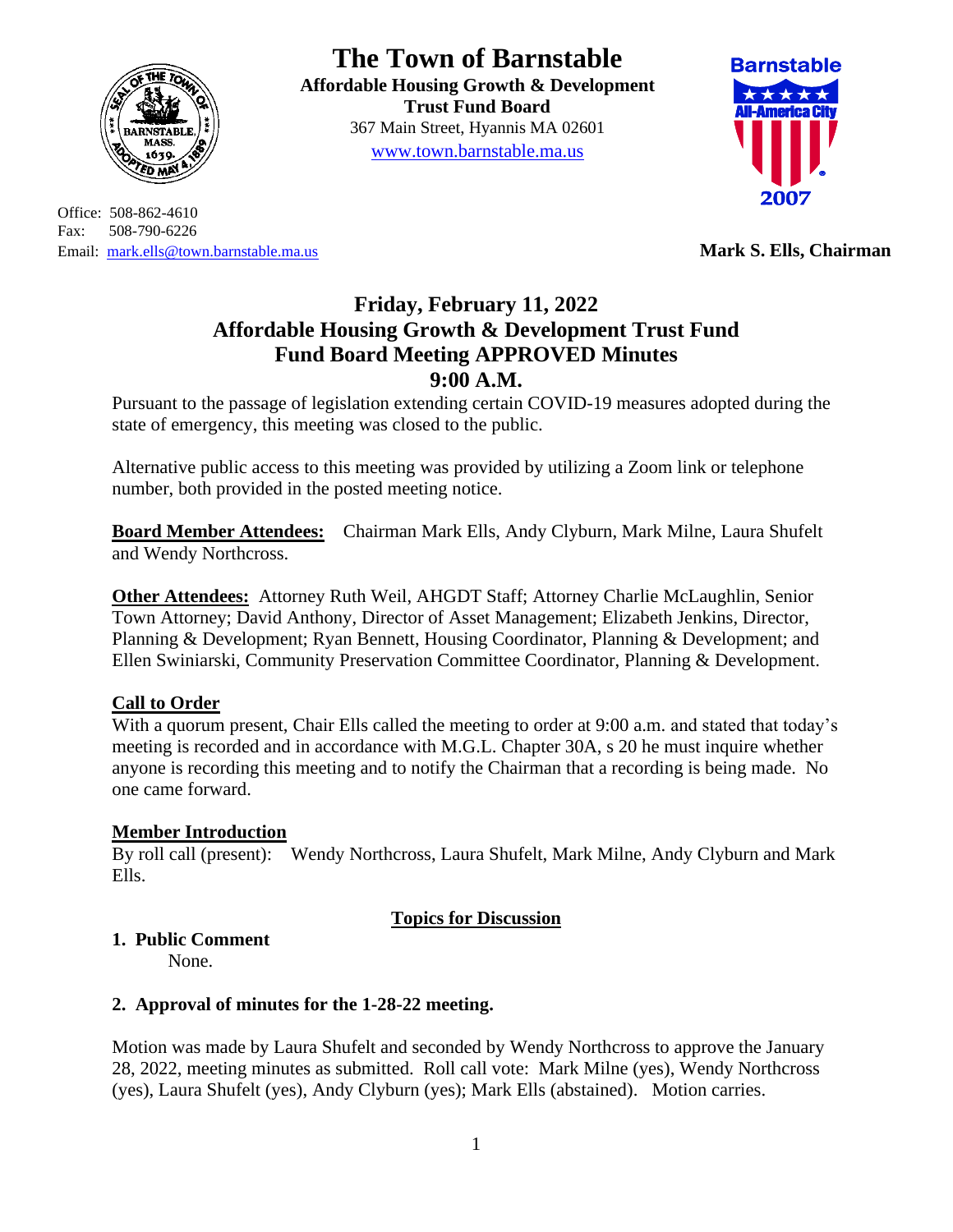#### **3. Update on efforts to market the Trust's Notice of Funding Availability (NOFA).**

Elizabeth Jenkins provided an update regarding marketing strategies identified in meetings with staff including development of materials for distribution to developers locally as well as using contacts that Amy Harwood has for affiliate organizations such as the local and state chapters of the Home Builders & Remodelers Association and Realtors Association to talk with them about publications and other ways to promote the NOFA and deliver the message forward to their members. She noted that the report Ruth had provided identified that digital marketing is probably the best way to go as opposed to print marketing publications, saying that Amy will do research on this as well. Ryan Bennet added that the internal preliminary marketing plan that Amy developed has two near term items of note: an insert in Banker and Tradesman issues; and hosting a community discussion with key stakeholders and developers.

#### **4. Discussion of provisions that the Trust might want to consider included in a Request for Proposals (RFP) for the development of affordable housing on the property now addressed as 1200 Phinney's Lane, Hyannis, MA (Map 274, Parcel 031) which was formerly owned by the Disabled American Veterans (DAV).**

Laura Shufelt referred to her memorandum containing questions she usually uses when working with communities. She said some questions may be premature because the amount of land and number of units are not determined yet. Laura noted that the Trust should narrow the focus of the RFP for the type of housing that is desirable. Elizabeth said that staff is hoping for direction from the Trust so there can be a more productive discussion around the other considerations on the site. Andy Clyburn reminded those assembled that at the last Trust meeting there was discussion about the decision of utilizing the parcel as it exists or modifying it to gain a larger project footprint. He said that the question is - what is the gap in funding needed between these options? Laura noted that there is a sweet spot in the number of units for developers to be interested in moving forward on the RFP. There was discussion regarding the sweet spot and the number of units that could be gained by taking the time and effort to modify the lot, as well as the timeline involved and compatibility with the neighborhood to the south. Chairman Ells commented that affordable housing is clearly wanted here but questioned if it should be density driven or subsidy driven noting that this needs to be identified, while being mindful of the importance of quality of life and maintaining character.

Laura Shufelt said one of the threshold questions is whether there is a need for affordable housing and that has been clearly established by the recent lottery for 40 affordable units in Yarmouth where 600 qualified responses were received. Laura noted that this development was for 60% Average Median Income (AMI) and under. Laura said it is important to get both the desired outcome that the Town wants for who the housing will be serving and the design of the housing. She noted that if the number of units needed for a project is not reasonable, then the funding gap should be determined, noting that the optimum number of units for developer interest in a project is about 40 units with anything above 35 units also getting responses but from fewer developers. Elizabeth Jenkins reviewed the zoning options available these being a zoning amendment or permitting through the Chapter 40B. She explained that if the zoning was changed to HB there are no per acre limits for the number of units. Laura said that 40 units per acre is with minimal use of Town funds, the number of units could be less if the gap created can be funded by the Trust or others. She noted that although the lot has the advantage of being on a sewer line, this cost savings is likely to be offset by the rising cost of construction. Laura said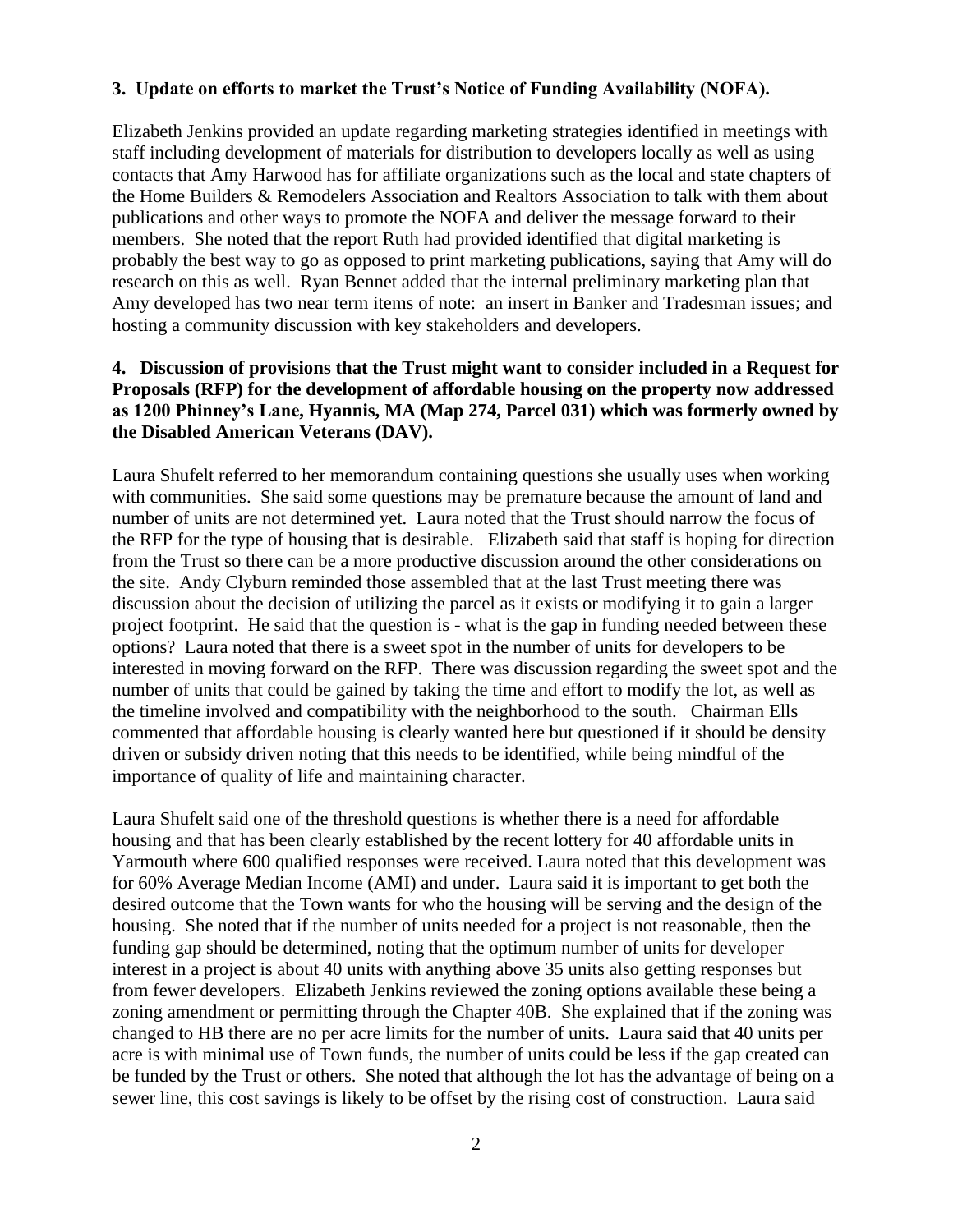that the RFP cannot include that a certain amount of gap funds will be provided, only that the Trust is open to receive an application for those funds.

Ryan shared her screen depicting the Utile test fits. She reviewed all the different scenarios and building types and number of units including those that required the adjustment of the interior property line, noting that some designs are likely a less desired option from a neighbors' perspective. There was discussion regarding the optimal number of units being 40 and the need for subsidy to fill the gap because only 36 units fit on the parcel without adjustments to its size or dimensions. The option for podium parking with the apartments above was also discussed. Ryan noted that the level of affordability that is assumed also makes a difference if willing to go up to 100-120% AMI. Laura noted that anything above 60% AMI does not count for tax credits so additional subsidies would be required for a higher AMI noting that those subsidies max out at \$100,000 per unit which usually does not cover the cost of the unit. There was discussion regarding the fact that the land will be offered at no cost to the developer and without sewer connections costs added for this project. Laura noted again the major difference between 40 and 36 units for the attractiveness to developers explaining that most will not look at it if it is under 40 units especially because now construction costs are \$425 per s.f. and an average per unit cost is \$500,000. She explained that the tax credits have not increased, and subsidies have not increased much, but she hopes the American Rescue Plan Act of 2021 (ARPA) funds will help get projects moving over the next two years. Laura explained that there is \$100,000 in workforce housing per unit available by the State for between 60-120% AMI, however with \$500,000 per unit total development cost does not support taking on \$400,000 in debt. She said that the sooner the Trust can get a developer on board, the sooner an application for ARPA funds can be made.

Discussion ensued relating to the process for the disposition of the parcel once the Town Manager declared the property as surplus. Elizabeth Jenkins noted that a 2/3s vote of the Town Council would be needed for this parcel to be used for any use other than police purposes. Ruth explained that the Trust does have the authority to acquire real estate and the Town Council did have the option to transfer the property to the Trust for the development of affordable housing. The other approach would be for the Town Council to authorize the Town Manager to dispose of the property for affordable housing purposes. Laura mentioned that she has worked with communities that had used a "hybrid" approach where affordable housing trusts were assigned the task of marshalling the RFP process.

The Trust members discussed whether there is any consensus that the DAV parcel should remain as it is with 36 units or expand the lot for 40 units or more. Laura suggested that to obtain density, a third floor would be needed with elevators, accessibility and some screening and space around the building as benefits. There was discussion regarding whether the use of the 3-story apartment building across the street was going to change and if it did not, a 3-story apartment building on this lot would be of the same scale.

There was discussion regarding whether encroachment onto the police parcel adds value and it was noted that obtaining the right size community housing on the parcel will require a more significant subsidy from the town. It was decided that a discussion with leadership regarding disposition of the parcel along with discussion about zoning issues is required to move forward. Town Council would need to agree that affordable housing is a good use of the parcel as they hold authority over its disposition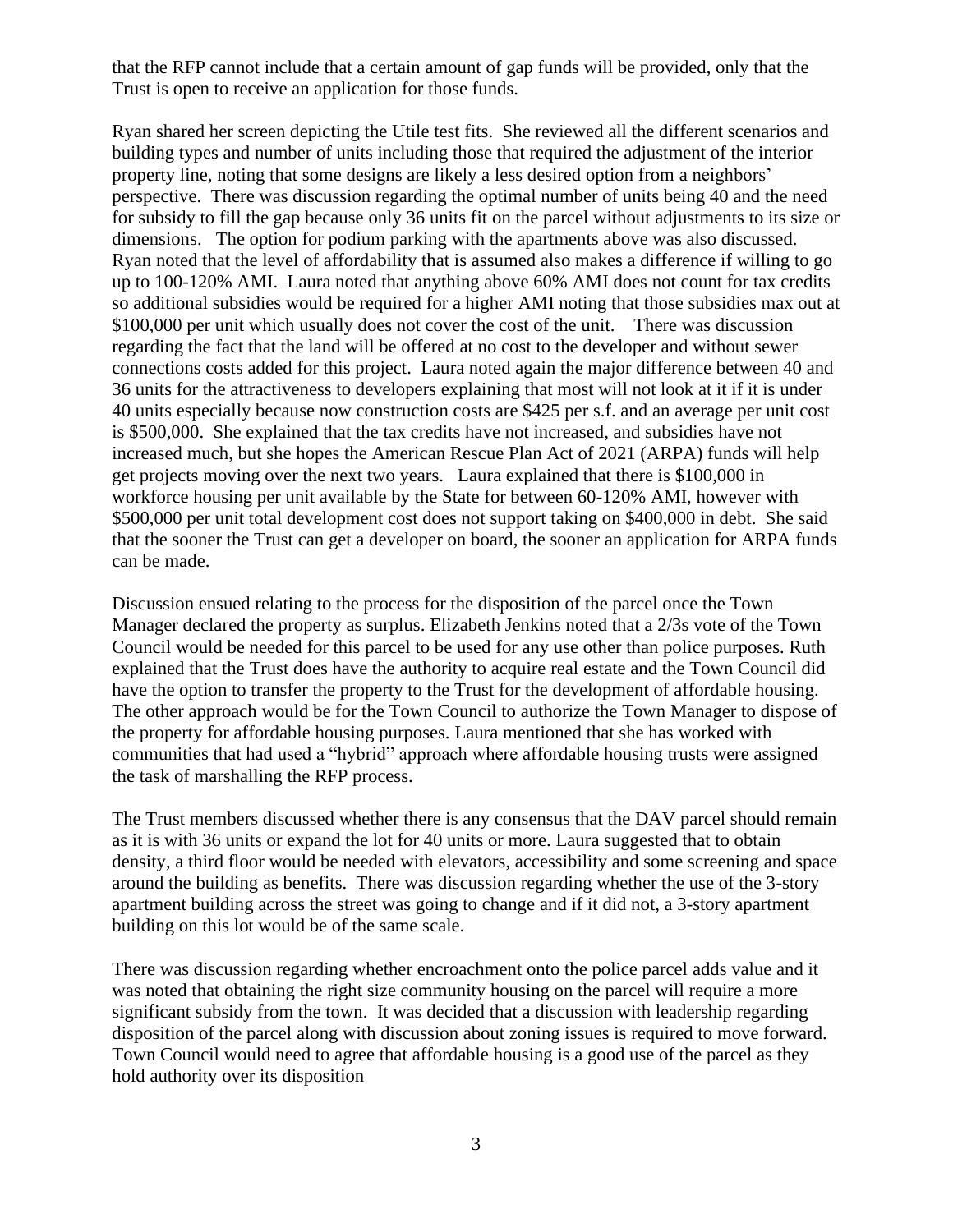#### **5. Update from Laura Shufelt on State housing funding initiatives.**

Laura shared that the Massachusetts Homeowners Assistance Fund (HAF) has been rolled out on the website: massmortgagehelp.org. To be eligible, applicants need to be three or more months in arrears in their mortgage for funding to fill the gap. She noted that this funding can also pay for utility arrearage and is available to households that are at or below 50% of AMI in  $1 - 4$ family primary residences going back to March 2020. Laura said she is sharing this in case the town encounters anyone looking for this type of help. She said the State got ARPA federal money in the amount of \$178M for this program. Laura noted the only difficulty is that the money went to the servicers of the loans who all need to be on board with the program but once enlisted, the program works seamlessly.

#### **6. Update from the Planning and Development Department relating to housing projects in various stages of the development pipeline.**

Ryan Bennet explained that the Planning and Development Department has been tracking housing production since 2017 and that information was shared with the Housing Committee at their last meeting. Ryan shared her screen showing the matrix which she said has also been made available on the Town's website following the Housing Committee meeting noting she got a call from the Cape Cod Times inquiring about the numbers. She explained that the proposed numbers are going to shift because there are some significant developments that are only in preliminary discussion. Ryan said there are a total of 658 units proposed of which 67 would be affordable: The regulatory agreements that are associated with these may adjust these numbers as they move forward. She noted that there are 38 units in permitting, 3 will be affordable at 65% AMI. Since 2017, 347 units have been constructed, including 36 affordable. There are 197 units either under construction or nearing permitting completion, including 19 affordable. Ryan said that the matrix document will be updated as things change. There was discussion about the Affordable Accessory Apartment Program (AAAP) and the number of units that have been taken off the SHI for various reasons including refinancing, noting that conversion under the Accessory Dwelling Unit (ADU) ordinance is not necessarily preferred by those participating in the program. Elizabeth Jenkins explained that an AAAP program cleanup was performed over the last 2 years which accounts for folks that fell off the radar or are no longer responding to monitoring, or because the property has sold.

#### **7. Review of Community Preservation Committee (CPC) quarterly report for the period from November 1, 2021 through January 21, 2022.**

Ruth explained that the quarterly report reflects the Trust's discussion over the last few months about marketing and the use of 1200 Phinney's Lane for affordable housing. The expenditures for the quarter will also be filled in. The \$1.4M for Standard Holdings was released to Bank 5 at the end of November at the recordation of the Affordable Housing restriction. Funds will be disbursed on a construction loan basis with inspections. Under the Trust grant agreement there will be 10% of the grant withheld until all occupancy permits are issued for the development. Ruth noted that quarterly reports were discussed by CPC for the first round of Community Preservation Act funds to the Trust funding, but there were no requirements for reporting to continue for the Trust's second request for CPA funds. The CPC Chairman suggested reporting every 6 months instead which will be confirmed.